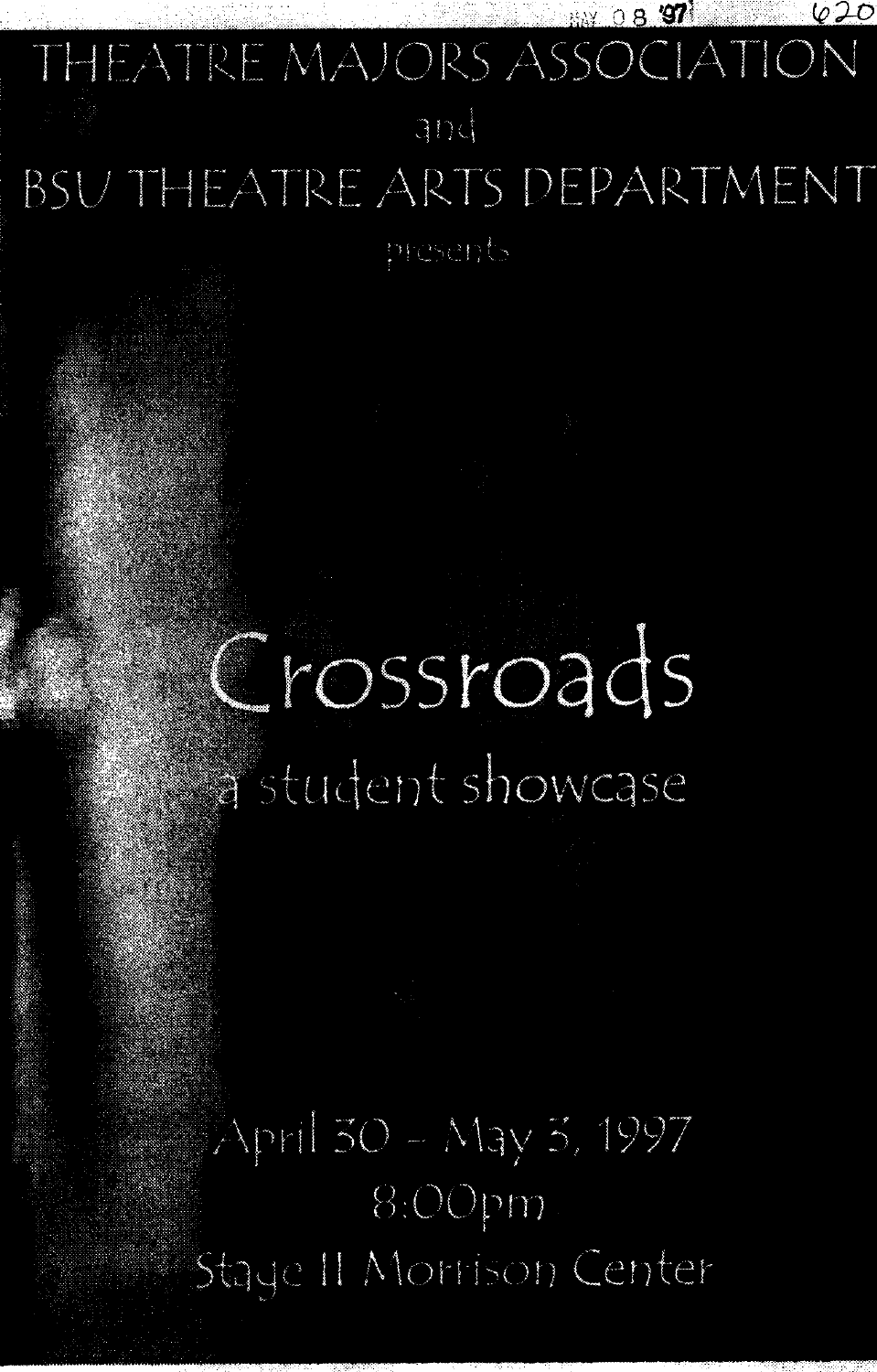#### Wednesday & Friday

# **CONSTRUCTION** Trailer made

WRITTEN, DIRECTED, AND **CHORROGRAPHED BY** SAMUEL READ

### PERFORMEllS

SABA. BRUNER .JAHES FISK .JAKE HlJNTSHAN MICHELLE LOCKHART ISAAC PERELSON SAHUEL BEAD EDEN TEAGLE

Written & Directed by<br>Kam Hervey

#### Cast

| The Park's                            |                       |
|---------------------------------------|-----------------------|
| <b>Eric Wiesemann</b>                 | <b>Frank Parks</b>    |
| Mary Allen                            | <b>Lurlene Parks</b>  |
| <b>Courtney Bohls</b>                 | <b>Honey Parks</b>    |
| <b>Terese Reynolds</b>                | Frank Parks ir.       |
| The Kelly's                           |                       |
| <b>Fran Maxwell</b>                   | <b>Kip Kelly</b>      |
| Amy Welsh                             | <b>Kelly Kelly</b>    |
| Darcy Nutt                            | <b>Kristina Kelly</b> |
| <b>Grant Hetherington</b>             | <b>Kyle Kelly</b>     |
| Dinky the dog                         | Yukon                 |
| "Because sometimesGood                |                       |
| inbreeding makes all the difference"  |                       |
| Thanks to all my sick and demented    |                       |
| friends for encouraging me to write   |                       |
| sick and demented plays for a living. |                       |

#### $\boldsymbol{\mathcal{L}}$ AI T 10~TECH 10~TECH 10~TECH 10~TECH 10~TECH 10~TECH 10~TECH 10~TECH 10~TECH 10~TECH 10~TECH 10~TECH 10~TECH 10~TEC

•

<u> Park Angel</u>

WRITTEN AND DIRECTED BY

ISAAC PERELSON

## Bliad Date

•

., Hortoa Foote

Directed by Karl Nordstrom

#### f::a•t

Delores Sarah Nancy Felix Robert

Rebecca Prescott Courtney Bohl Sean Miner Keith Miner

Special Thanks to the actors for all their hard work. Break a leg!

produced by special arrangement with Dramatists Play Service, Inc.

#### CAsT

JOSH SAMUEL READ ~OSH **ANN HOSTE** LUCETTA SISTER JENNIFER *P.* STOCKWELL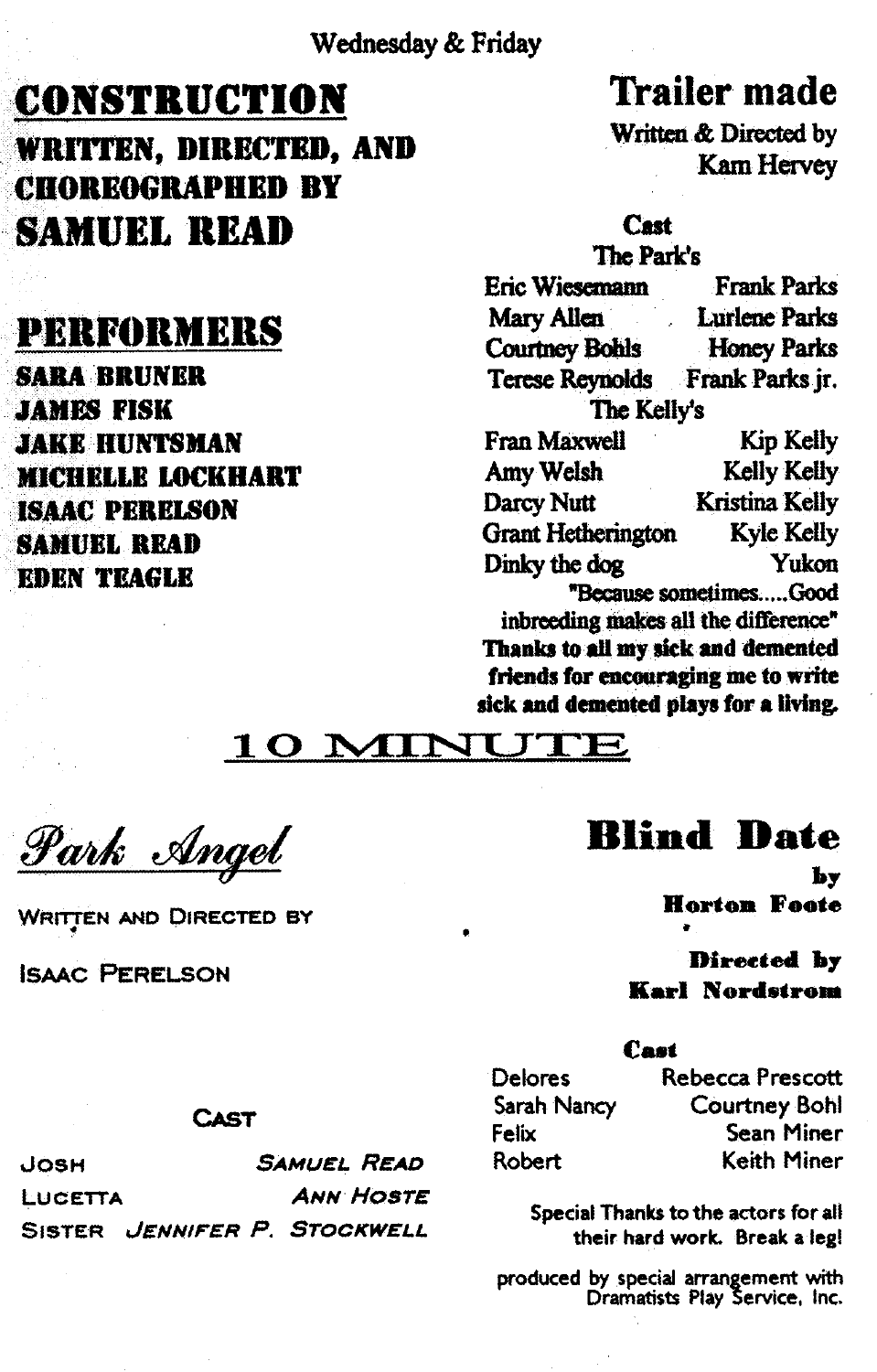Thursday & Saturday

# HAIKU

by Katherine Snodgrass llhe 1987-88 Heideman Award Winning One-Act Play



L*ove me, says my heart. r n* kere too. Can you see me? One song, three voices.



Directed by:

Karen Craig

*Well:*  Louise: *Billie:*  Cast Karen Wennstrom Julie Nordstrom Eden Teagle

#### **Special thanks**

Bodie Stout and Dr. Gould

# THE RAIN

written and directed by Eric D. Wiesemann

Cast

Mother Maria Demetriou Child Monica Mason Spirit Leader Michelle Lockhart Spirits Grant Hetherington Chad Mathison **Mary Allen** Courtney Bohl Costumes by Beylnda Starr

"First off, this is not a play but more of <sup>a</sup>journey. Some people won't get it. That's okay. For those who do, may it take you to someplace you have never been, but always longed to be."

# INTERMISSION DESPOILED SHORE/MEDEAMATERIAL/ LANDSCAPE WITH ARGONAUTS

CAST

directed and designed by- flint weisser

medea- jennifer page stockwell

nurse-leonora bernstein

• •

written by- heiner muller translation by- carl weber•

stage manager-ted wilson

jason- jared dailey

chorus 1/nurse- randy davison chorus 2- heather israel

chorus 3- ira amyx

chorus 4 - jessica gardetto

special thanks

brandon long, ashley martell, jesse jones,and stoneytuckness, danny garcia; presented with permission from the author through elizabeth marton agency